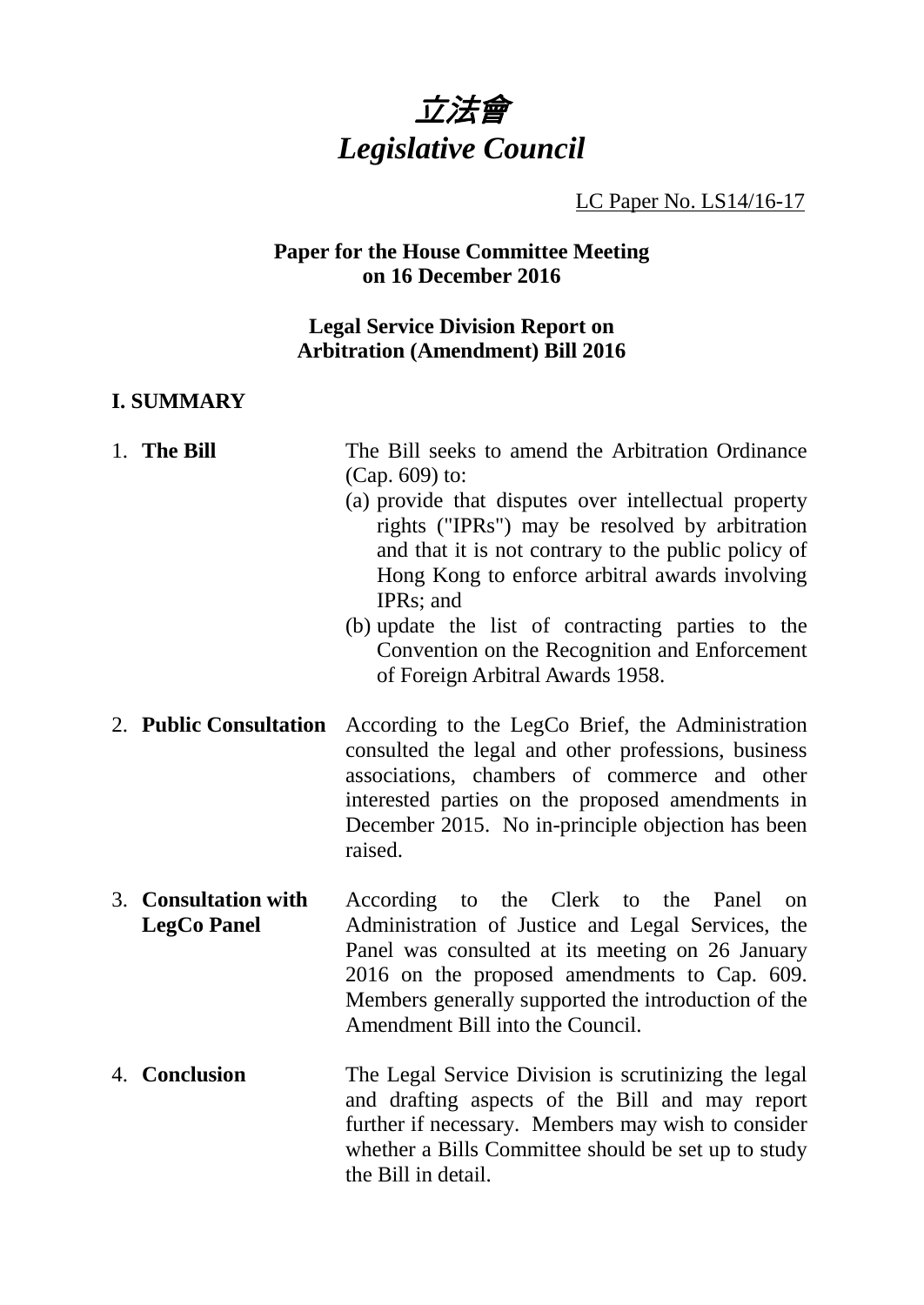## **II. REPORT**

The date of First Reading of the Bill is 14 December 2016. Members may refer to the LegCo Brief (File Ref.: L/M(5) To LP 19/00/9C) issued by the Department of Justice on 30 November 2016 for further details.

## **Object of the Bill**

- 2. The Bill seeks to amend the Arbitration Ordinance (Cap. 609) to:
	- (a) provide that disputes over intellectual property rights ("IPRs") may be resolved by arbitration and that it is not contrary to the public policy of Hong Kong to enforce arbitral awards involving IPRs by adding a new Part 11A to Cap. 609; and
	- (b) update the list of contracting parties to the Convention on the Recognition and Enforcement of Foreign Arbitral Awards 1958 ("New York Convention").

# **Background**

3. Under Cap. 609, enforcement of an arbitral award may be refused if (a) the award is in respect of a matter which is not capable of settlement by arbitration under the law of Hong Kong or (b) it would be contrary to public policy to enforce the award.<sup>1</sup> Currently, Cap. 609 does not have any specific provision dealing with the question of arbitrability of disputes over IPRs or the enforcement of an arbitral award on IPRs.

4. According to paragraphs 3 and 4 of the LegCo Brief, in order to attract and facilitate more parties to settle their IPR disputes by arbitration in Hong Kong, specific statutory provisions are needed to clarify the legal position on the issues of arbitrability of IPR disputes and enforceability of arbitral awards involving IPRs.

#### **Provisions of the Bill**

# Arbitration on IPRs disputes

5. The Bill proposes to add to Cap. 609 a new Part 11A comprising 10 new sections (sections 103A to 103J). These provisions are summarized in the following paragraphs.

<sup>&</sup>lt;sup>1</sup> See for example, sections 86(2) (for enforcement of arbitral awards made in or outside Hong Kong) and 89(3) (for enforcement of New York Convention awards, other than China or any part of China, as defined by Cap. 609).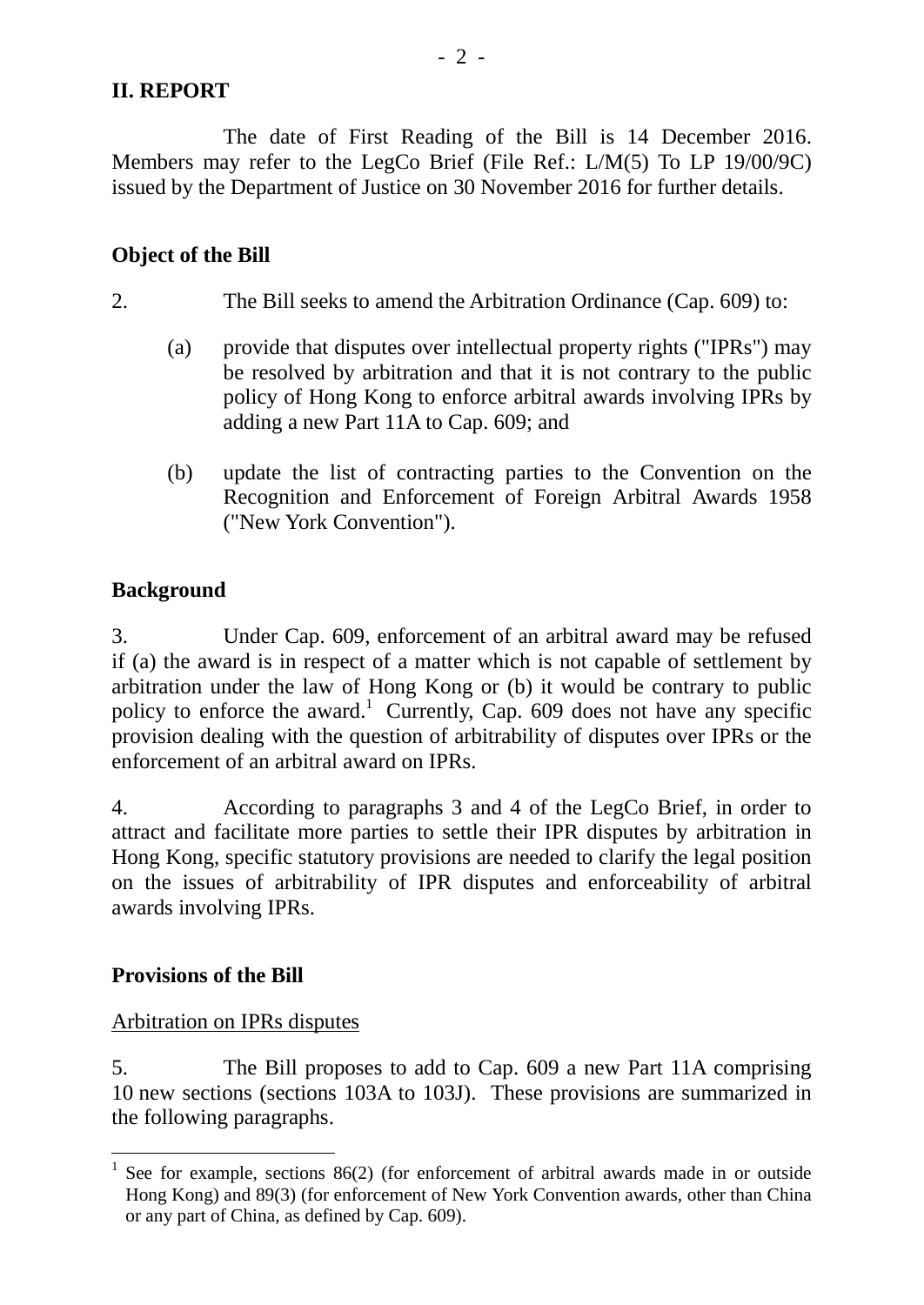6. Under the new section 103C of Cap. 609, a dispute over an IPR ("IPR dispute") includes a dispute over the following matters:

- (a) the enforceability, infringement, subsistence, validity, ownership, scope, duration or any other aspect of an IPR;
- (b) a transaction in respect of an IPR; and
- (c) any compensation payable for an IPR.

The term "IPR", as defined in the new section 103B, includes a patent, trade mark, design and copyright.

7. The new section 103D provides that an IPR dispute is capable of settlement by arbitration as between the parties to the IPR dispute despite the fact that a law of Hong Kong or elsewhere gives jurisdiction to decide the IPR dispute to a specified entity such as a court or a tribunal and does not mention possible settlement of the IPR dispute by arbitration. The new section 103D(6) enables the parties to an IPR dispute to limit an arbitral tribunal's power as regards remedies or reliefs.

8. Under the new section 103E, the fact that an entity is a third party licensee $2$  in respect of an IPR does not itself make the entity a person claiming through or under a party to the arbitral proceedings involving such IPR for the purpose of section 73(1)(b) of Cap. 609. However, the right or liability between a third party licensee and a party to the arbitral proceedings arising in contract or by operation of law will not be affected. The effect of this new provision is that third party licensees do not directly benefit from, nor are they directly subject to the liabilities of, an arbitral award involving an IPR unless they are joined to the arbitration.

9. The new sections 103F and 103G provide that an arbitral award may not be set aside or regarded as contrary to the public policy in Hong Kong under section 81 of Cap. 609, nor may the enforcement of an arbitral award be refused or regarded as contrary to the public policy in Hong Kong under Part 10 of Cap. 609, only because the award involves an IPR.

10. The new section 103H provides that section 73(1) of Cap. 609, which confines the finality and binding effect of an arbitral award to the parties to the arbitration and any person claiming through or under any of the parties to

 $2$  The new section 103E(4) provides that "third party licensee" means an entity that is a licensee (whether or not an exclusive licensee) of the IPR under a licence granted by a party to the arbitral proceedings; but not a party to the arbitral proceedings.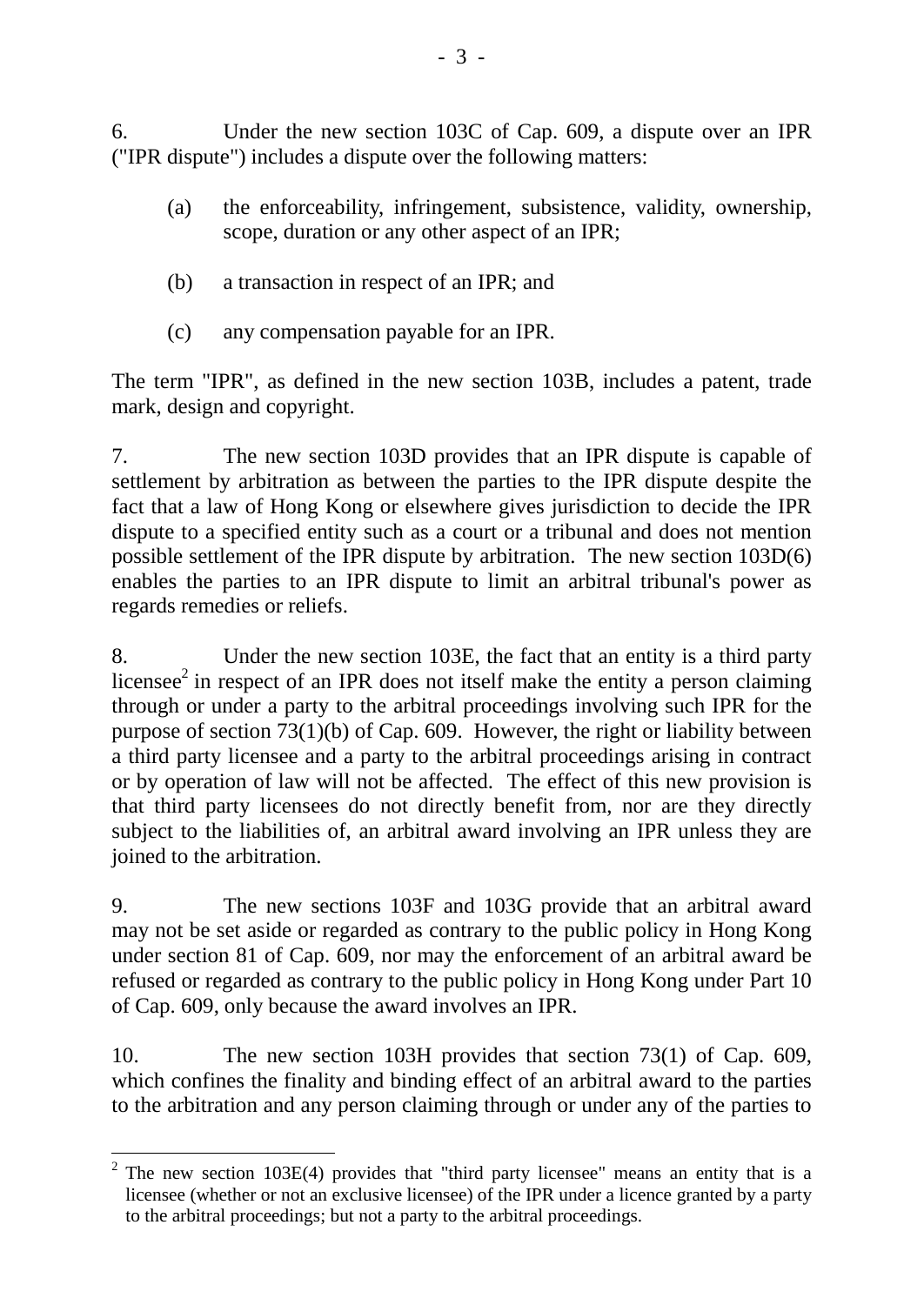an arbitration, applies in relation to a judgment entered in terms of an arbitral award involving IPR (including declaratory award) for the purpose of enforcing an arbitral award under Part 10 of Cap.  $609$ .<sup>3</sup>

11. The new section 103I provides that a party may put the validity of a patent in issue in arbitral proceedings.

12. The new section 103J provides for arbitral proceedings for the enforcement of rights conferred under the Patents Ordinance (Cap. 514) in relation to short-term patents.

13. Except the new sections 103I and 103J, all the new provisions in the new Part 11A apply to an arbitration which takes place outside Hong Kong (clause 3).

14. Clauses 6 and 7 provide for the necessary savings and transitional arrangements by amending section 111 of Cap. 609 and adding a new Part 3 of Schedule 3 to Cap. 609.

# Updating contracting parties

15. Clauses 8 and 9 seek to amend the Schedule to the Arbitration (Parties to New York Convention) Order (Cap. 609A) to update the list of contracting parties to the New York Convention by replacing "Faeroe" with "Faroe" and by adding "Andorra" and "Comoros". Under section 90(2) of Cap. 609, inclusion in the list is conclusive evidence that the State or territory specified in the Schedule to Cap. 609A is a party to the New York Convention. An arbitral award made in such a State or the territory, other than China or any part of China,<sup>4</sup> is recognized and enforceable under section 87 of Cap. 609.

# **Commencement**

16. Clause 1 proposes that, the Bill, if passed, would come into operation in three phases. The provision in relation to the short title and commencement (i.e. clause 1) and the provisions concerning the amendments to the Schedule to Cap. 609A (i.e. clauses 8 and 9) would come into operation on the day on which the enacted Ordinance is published in the Gazette. The remaining provisions in relation to the arbitration of IPR disputes, except the new section 103J (concerning enforcement of rights conferred under Cap. 514 in relation to short-term patents), would come into operation on 1 October 2017.

 $3$  Under sections 84, 87, 92 and 98A of Part 10 of Cap. 609, an arbitral award is enforceable in the same manner as a judgment of the Court of First Instance that has the same effect.

<sup>4</sup> See sections 92 (for enforcement of Mainland awards as defined by Cap. 609) and 98A (for enforcement of Macao awards as defined by Cap. 609).